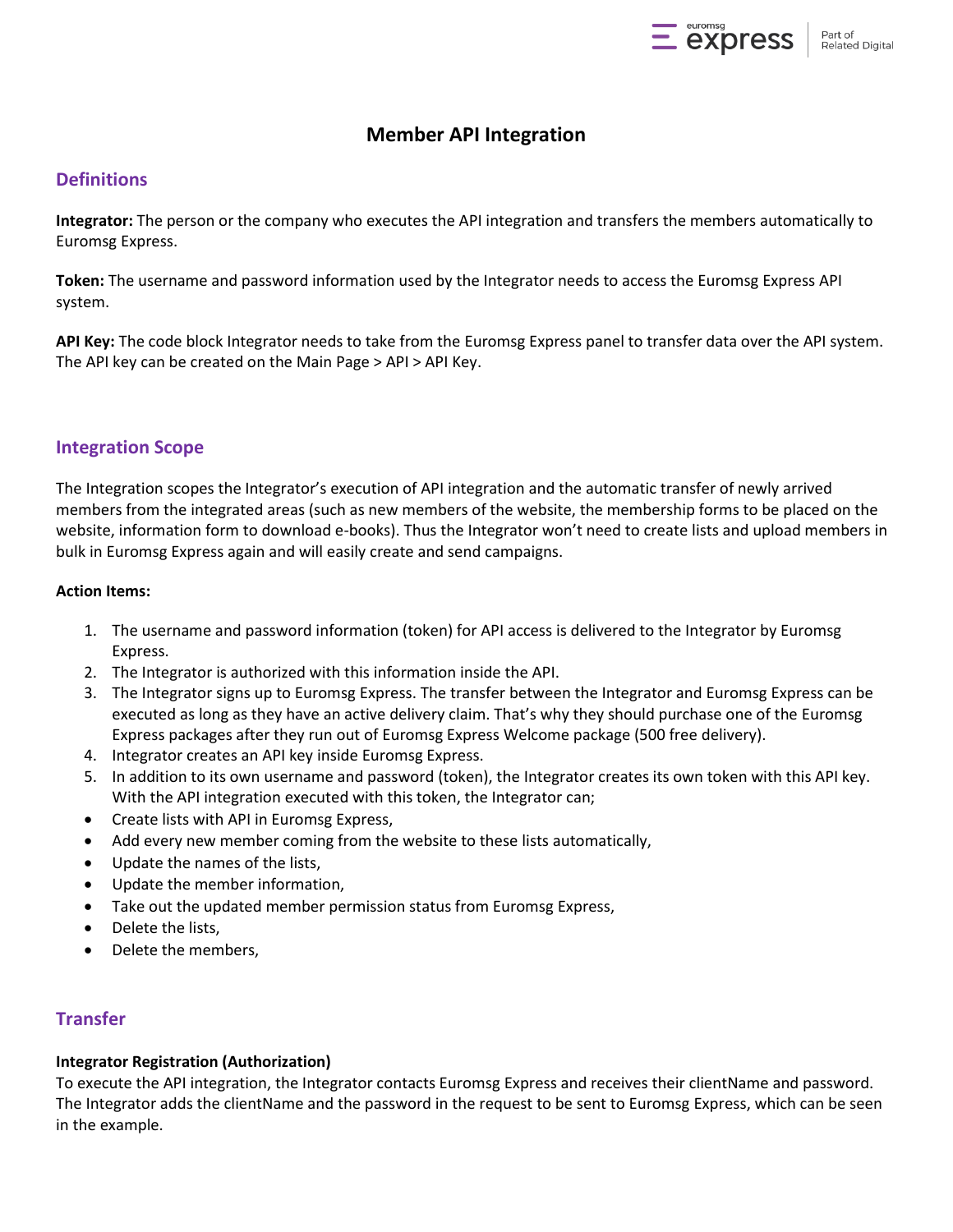|                                                                                          |                                                                                            | $=$ express                                                                                                                                                                   | Part of<br><b>Related Digital</b> |
|------------------------------------------------------------------------------------------|--------------------------------------------------------------------------------------------|-------------------------------------------------------------------------------------------------------------------------------------------------------------------------------|-----------------------------------|
| Introduction                                                                             | <b>Authorization</b>                                                                       | Example Request                                                                                                                                                               | $OK -$                            |
| Authorization<br>POST token<br>ApiKey<br><b>Email List</b><br>Member<br>GET health-check | <b>POST</b> token<br>https://express-crm-gw.relateddigital.com/tokens                      | curl --location --request POST 'https://express-crm-gw.relateddigital.com<br>--data-raw '{<br>"clientName": " <string>",<br/>"password": "<string>"<br/>٠</string></string>   |                                   |
|                                                                                          | <b>BODY</b> raw<br>"clientName": " <string>",<br/>"password": "<string>"</string></string> | <b>Example Response</b><br>Header (0)<br><b>Body</b><br>"tokenValue": " <string>",<br/>"expireTime": "<datetime>",<br/>"roles": [<br/>"<string>"</string></datetime></string> | <b>200 OK</b>                     |

euromsg

 $\mathbf{L}$ 

Later, the Integrator goes inside the Euromsg Express. Following the API > API Key pages on the panel, the API key is created there. To continue the API integration with this API key, the API key information is added to the request to be sent to Euromsg Express like in the example request. With **"Successful"** return, the Integrator can continue the integration with the Email List and Member integrations.

| Introduction<br>Authorization<br>POST token | <b>ApiKey</b>                                                    |                                                                           |        |
|---------------------------------------------|------------------------------------------------------------------|---------------------------------------------------------------------------|--------|
| ApiKey<br><b>Email List</b>                 | <b>PUT</b> identification $\hat{\mathbf{n}}$                     | <b>Example Request</b>                                                    | $OK -$ |
| Member                                      | https://express-crm-gw.relateddigital.com/:apiKey/identification | curl --location --request PUT 'https://express-crm-gw.relateddigital.com, |        |
| GET health-check                            |                                                                  |                                                                           |        |
|                                             | <b>AUTHORIZATION Bearer Token</b>                                |                                                                           |        |
|                                             | <b>Token</b><br><token><br/><b>PATH VARIABLES</b></token>        |                                                                           |        |
|                                             | apiKey                                                           |                                                                           |        |

Integrators with **"Fail"** return must be sure that

- The requests they sent are in the same format as the example request and have correct information (token and API key information),
- They are activated members of Euromsg Express,
- They have activated Euromsg Express packages.
- $\bullet$

#### **List Transfer from the Integrator to Euromsg Express (Email List)**

**Post:** This method needs to be used when the Integrator is creating a new list in Euromsg Express. Here, the Integrator sends Euromsg Express the names of the lists the Last User wants to send Euromsg Express and Euromsg Express returns back to the Integrator company with an id number.

**Get:** This method is to be used when the Last User wants to draw the list names and/or id information of the lists directly uploaded to Euromsg Express or uploaded to Euromsg Express by the Integrator, back from Euromsg Express.